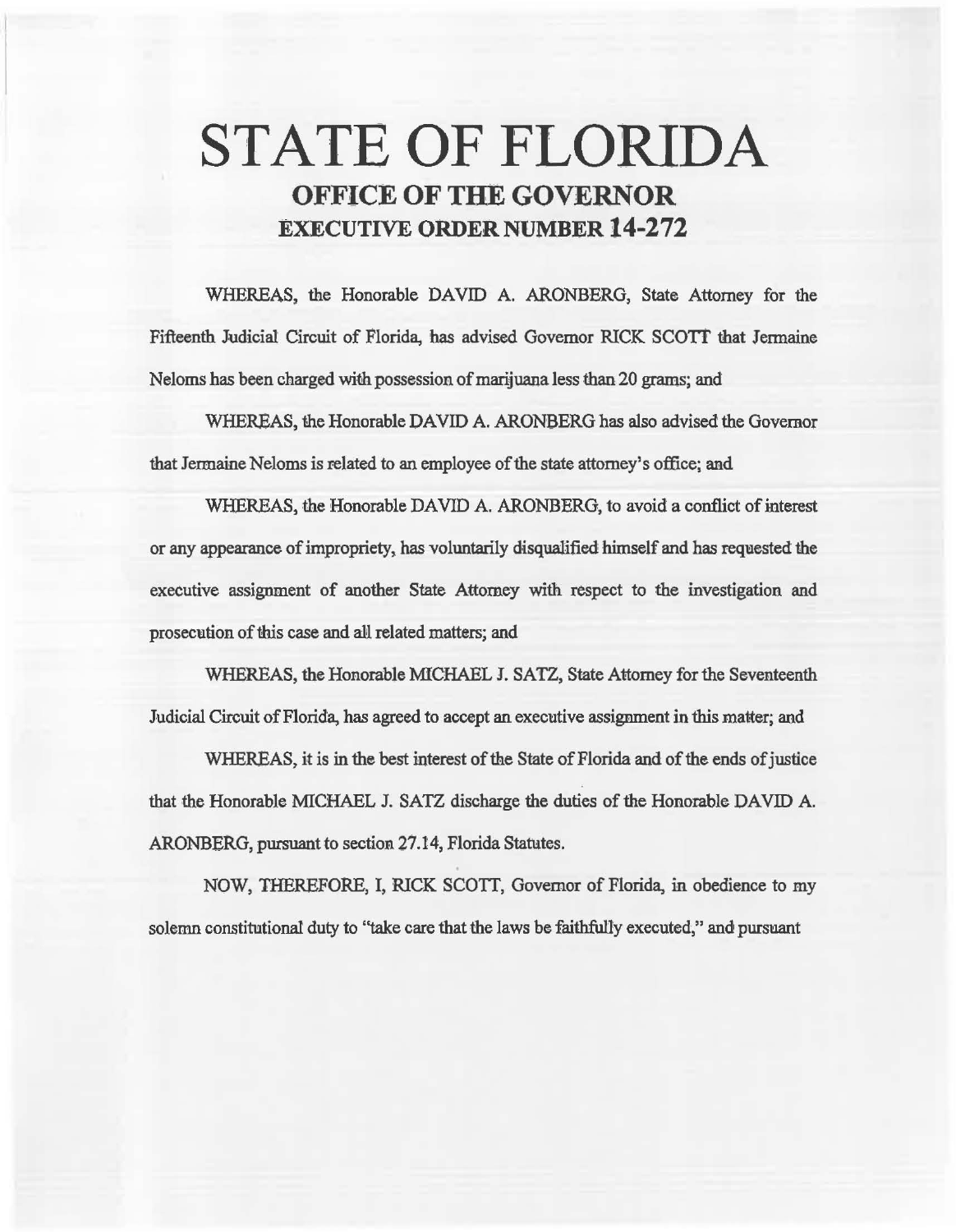to the Constitution and laws of the State of Florida, issue the following Executive Order, effective immediately:

## Section 1.

The Honorable MICHAEL J. SATZ, State Attorney for the Seventeenth Judicial Circuit of Florida, referred to as the "Assigned State Attorney," is assigned to discharge the duties of the Honorable DAVID A. ARONBERG, State Attorney for the Fifteenth Judicial Circuit of Florida, as they relate to the investigation, prosecution and al1 matters related to Jermaine Neloms.

#### Section 2.

The Assigned State Attorney or one or more Assistant State Attorneys and Investigators, who have been designated by the Assigned State Attorney, shall proceed immediately to the F'ifteenth Judicial Circuit of Florida, and are vested with the authority to perform the duties prescribed herein.

### Section 3.

All residents of the Fifteenth Judicial Circuit are requested, and ali public officials are directed, to cooperate and render whatever assistance is necessary to the Assigned State Attorney, so that justice may be served.

## Section 4.

The period of this Executive Assignment shall be for one (1) year, to and including October l, 2015.